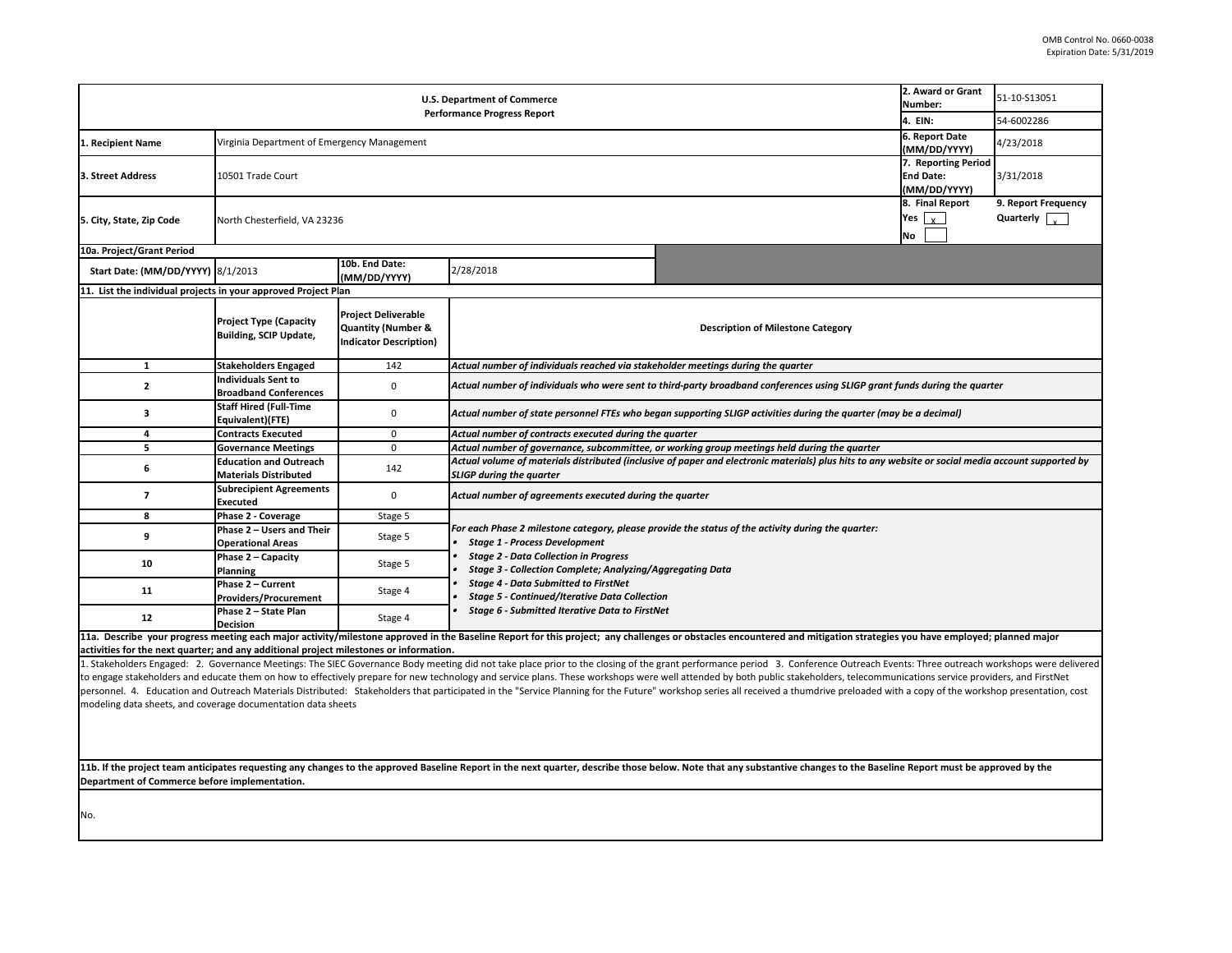| erability Coordinator (SWIC)                                    |                            |                                                 |
|-----------------------------------------------------------------|----------------------------|-------------------------------------------------|
|                                                                 |                            |                                                 |
|                                                                 |                            |                                                 |
|                                                                 |                            |                                                 |
|                                                                 |                            |                                                 |
|                                                                 |                            |                                                 |
|                                                                 |                            |                                                 |
| s presented to the Commonwealth. This group was identified with |                            |                                                 |
|                                                                 |                            |                                                 |
|                                                                 |                            |                                                 |
|                                                                 |                            |                                                 |
|                                                                 |                            |                                                 |
|                                                                 |                            |                                                 |
|                                                                 |                            |                                                 |
|                                                                 |                            |                                                 |
|                                                                 |                            |                                                 |
|                                                                 |                            | Change                                          |
|                                                                 |                            |                                                 |
|                                                                 |                            | Deputy Secretary of Pubic                       |
|                                                                 |                            | Safety Homeland Security<br>named SWIC 10/2017. |
|                                                                 |                            |                                                 |
|                                                                 |                            | FT Program Manager resigned                     |
|                                                                 |                            | 10/2017. Grant Administrator                    |
|                                                                 |                            | currently serves as Acting                      |
|                                                                 |                            | Program Manager beginning                       |
|                                                                 |                            | 10/2017                                         |
|                                                                 |                            |                                                 |
|                                                                 |                            |                                                 |
|                                                                 |                            |                                                 |
|                                                                 |                            |                                                 |
|                                                                 |                            |                                                 |
|                                                                 |                            |                                                 |
| <b>End Date</b>                                                 | <b>Total Federal Funds</b> | <b>Total Matching Funds</b>                     |
|                                                                 | <b>Allocated</b>           | <b>Allocated</b>                                |
| 1/31/2018                                                       | \$229,072                  |                                                 |
|                                                                 |                            |                                                 |
|                                                                 |                            |                                                 |
| 6/30/2016                                                       | \$90,000                   | \$22,500.00                                     |
| 1/28/2018                                                       | \$246,213                  |                                                 |
|                                                                 |                            |                                                 |

The State's Interoperability Executive Committee continues to be engaged and identified working groups/committees to assist in the evaluation of the FirstNet plan as access to the FristNet Portal to assist in their evaluation.

| <b>Job Title</b>                                                                                                                      | FTE%                                                                      | <b>Project (s) Assigned</b>               |                                 |                      |                                      |                   |                 |                                                |                                                                                                                                   |
|---------------------------------------------------------------------------------------------------------------------------------------|---------------------------------------------------------------------------|-------------------------------------------|---------------------------------|----------------------|--------------------------------------|-------------------|-----------------|------------------------------------------------|-----------------------------------------------------------------------------------------------------------------------------------|
| <b>SWIC</b>                                                                                                                           | 0%                                                                        | <b>PSBN, FirstNet</b>                     |                                 |                      |                                      |                   |                 |                                                | Deputy Secretary of Pubic<br><b>Safety Homeland Security</b><br>named SWIC 10/2017.                                               |
| IO Program Manager                                                                                                                    | 50%                                                                       | PSBN, FirstNet                            |                                 |                      |                                      |                   |                 |                                                | FT Program Manager resigned<br>10/2017. Grant Administrator<br>currently serves as Acting<br>Program Manager beginning<br>10/2017 |
| <b>Grant Adminstrator</b>                                                                                                             | 50%                                                                       | PSBN, FirstNet                            |                                 |                      |                                      |                   |                 |                                                |                                                                                                                                   |
|                                                                                                                                       |                                                                           |                                           |                                 |                      |                                      |                   |                 |                                                |                                                                                                                                   |
|                                                                                                                                       |                                                                           |                                           |                                 |                      |                                      |                   |                 |                                                |                                                                                                                                   |
| 13. Subcontracts (Vendors and/or Subrecipients)                                                                                       |                                                                           |                                           |                                 |                      |                                      |                   |                 |                                                |                                                                                                                                   |
| 13a. Subcontracts Table – Include all subcontractors. The totals from this table must equal the "Subcontracts Total" in Question 14f. |                                                                           |                                           |                                 |                      |                                      |                   |                 |                                                |                                                                                                                                   |
| <b>Name</b>                                                                                                                           | <b>Subcontract Purpose</b>                                                |                                           | <b>Type</b><br>(Vendor/Subrec.) | RFP/RFQ Issued (Y/N) | Contract<br><b>Executed</b><br>(Y/N) | <b>Start Date</b> | <b>End Date</b> | <b>Total Federal Funds</b><br><b>Allocated</b> | <b>Total Matching Funds</b><br><b>Allocated</b>                                                                                   |
| Regional Coordination/Outreach/Office<br>Mgr                                                                                          | Organize stakeholder meetings;<br>maintain website and awareness          | Caliper                                   | Vendor                          | Y                    | Y                                    | 10/1/2013         | 1/31/2018       | \$229,072                                      |                                                                                                                                   |
| <b>Regional Coordination</b>                                                                                                          | MACINAC                                                                   | All Hazards                               | Subrec                          | N                    | Y                                    | 2/25/2014         | 6/30/2016       | \$90,000                                       | \$22,500.00                                                                                                                       |
| Project Management                                                                                                                    | Project Management and Support<br>for FirstNet                            | Center for Innovative<br>Technology (CIT) | Subrec                          | N                    | Y                                    | 7/1/2015          | 1/28/2018       | \$246,213                                      |                                                                                                                                   |
| Interop Conference                                                                                                                    | APCO                                                                      |                                           |                                 | N                    | N                                    |                   |                 | \$50,000                                       |                                                                                                                                   |
| Website Development and Deployment FirstNet Website for outreach and                                                                  | information dissemination                                                 | VERT Mobile, LLC                          | Vendor                          | Y                    | Y                                    | 5/4/2017          | 1/31/2018       | \$34,491                                       |                                                                                                                                   |
| Regional State Plan Evaluation                                                                                                        | Multi independent review and<br>analysis of state plan                    | Old Dominion University                   | Vendor                          | N                    | Y                                    | 8/4/2017          | 11/30/2017      | \$150,000                                      |                                                                                                                                   |
| <b>State Plan Evaluation</b>                                                                                                          | Independent review and analysis of<br>state plan                          | Televate                                  | Vendor                          | v                    | Y                                    | 7/17/2017         | 12/31/2017      | \$163,965                                      |                                                                                                                                   |
| Conference Planning, Logistics and<br>Coordinator                                                                                     | Lead in the support, planning and<br>facilitation of regional conferences | CADMUS                                    | Vendor                          | Y                    | Y                                    | 6/16/2017         | 9/30/2017       | \$97,125                                       |                                                                                                                                   |
| Conference Planning, Logistics and<br>Coordinator                                                                                     | Lead in the support, planning and<br>facilitation of regional conferences | CADMUS                                    | Vendor                          | N                    | N                                    | 10/12/2017        | 2/28/2018       | \$165,000                                      |                                                                                                                                   |

The total amount of contracts now exceeds the orginal budget due to the execution of CIT. Some costs that were orginally budgeted in non-contractual costs have been rolled into that contract. This has been accounted for in

**11d. Describe any success stories or best practices you have identified. Please be as specific as possible.**

**11c. Provide any other information that would be useful to NTIA as it assesses this project's progress.** 

A new Deputy Secretary of Public Safety and Homeland Security was appointed on January 13,2018 Ryant Washington currently serves as Virginia's Statewide Interop

**12a. If the project is not fully staffed, describe how any lack of staffing may impact the project's time line and when the project will be fully staffed.**

**12. Personnel**